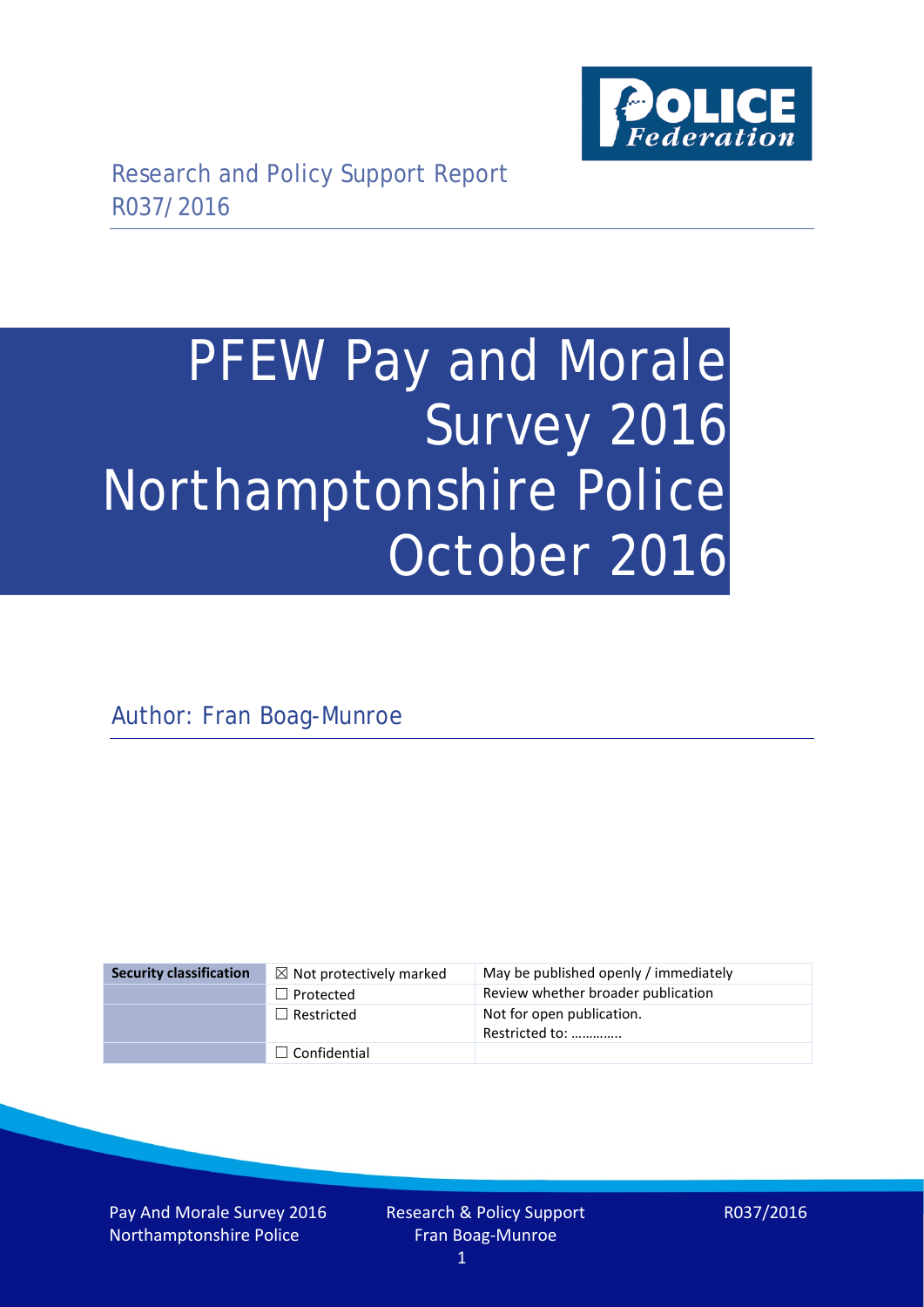## **INTRODUCTION**

This note provides a summary of responses to the PFEW Pay and Morale Survey received from respondents from Northamptonshire Police in 2016.

Where appropriate, details of average responses for the police service as a whole are also presented, as well as a ranking of Northamptonshire Police compared to other forces. Where rankings are provided, a ranking of 1 represents the force with the highest percentage of respondents expressing a particular attitude or intention, and a ranking of 42 represents the force with the lowest percentage of respondents expressing a particular attitude or intention<sup>[1](#page-1-0)</sup>. One force was excluded from this ranking because the sample size was considered too low to be representative of the force as a whole (<200 responses). Please be aware that the actual differences between individual rank positions may be quite small and, if used, should be interpreted cautiously.

Graphical summaries are also presented which compare the proportion of respondents expressing a particular attitude or intention in each force to the average for the service as a whole. These graphical summaries indicate either 1) that a force has the same proportion of respondents expressing a particular attitude as the national average or lower; 2) that the force has a higher proportion of respondents expressing a particular attitude than the national average; or 3) that the proportion of respondents expressing a particular attitude in a force is 10% or more higher than the national average.

## **RESPONSE RATE AND RESPONDENTS**

520 responses were received from Northamptonshire Police, representing a response rate of around 43% (based on March 2016 Home Office figures of officer headcount). The national response rate for the 2016 survey was 35%. Last year's response rate for Northamptonshire Police was 41%. Please bear this in mind when making comparisons with last year's findings.

Overall 2% of respondents to the survey declined to state which force they belonged to. The responses from these officers have been included within the national data but are excluded from force-level analysis.

76.8% of responses from Northamptonshire Police were received from male officers and 23.2% of responses were from female officers. 74.5% of respondents were Constables, 20.0% were Sergeants and 5.6% were Inspectors or Chief Inspectors.

<span id="page-1-0"></span> $1$  Rankings have been determined at two decimal places.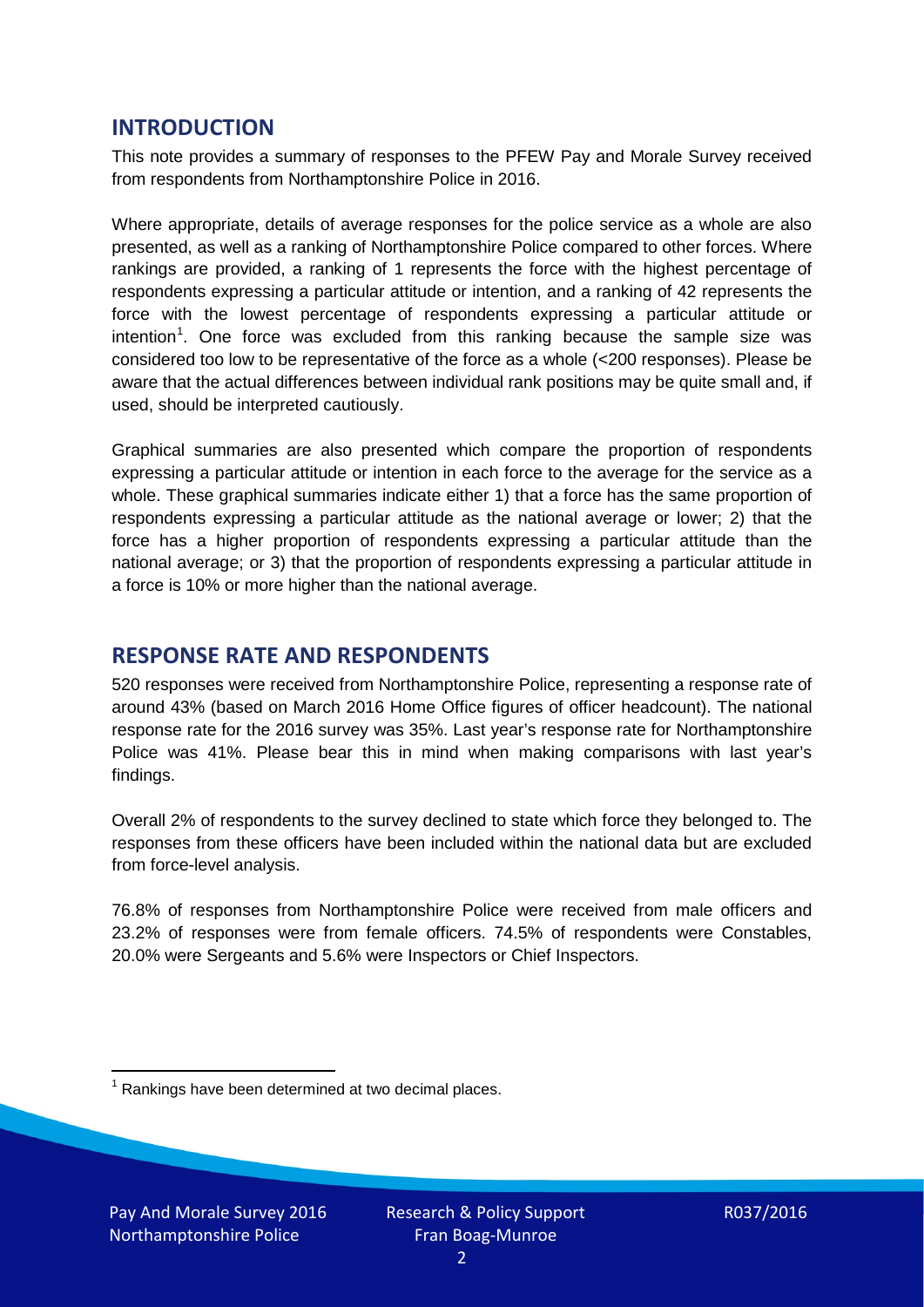### **MORALE**

51.5% of respondents from Northamptonshire Police told us that their morale is currently low.

Nationally, the proportion of respondents reporting low personal morale ranges from 72.0% at the top ranking force to 41.9% at the bottom ranking force. In terms of the proportion of respondents with low morale, Northamptonshire Police ranks 24 out of 42, meaning that, compared to Northamptonshire Police, there are 18 forces with a smaller proportion of respondents reporting low morale.

88.8% of respondents from Northamptonshire Police felt that morale within the force is currently low.

Across England and Wales as a whole, the proportion of respondents reporting low force morale ranges from 98.8% at the top ranking force to 74.1% at the bottom ranking force. In terms of the proportion of respondents reporting low force morale, Northamptonshire Police ranks 19 out of 42 forces, meaning that there are 23 forces with a smaller proportion of respondents who feel that morale within their force is low.

Comparison of 2016 and 2015 figures for morale in Northamptonshire Police are provided in the table below.

|                     | 2016  | 2015  |
|---------------------|-------|-------|
| Low personal morale | 51.5% | 61.8% |
| Low force morale    | 88.8% | 91.7% |

The proportion of respondents in the police service as a whole who said that their morale is low was 55.9%; this compares to 70.1% of respondents to the PFEW Pay and Morale survey in 2016; the proportion of respondents reporting low morale in 2016 was significant smaller than in [2](#page-2-0)015<sup>2</sup>.

The proportion of respondents in the service as a whole who said that morale in their force was low was 89.5%; in 2015, this proportion was 94.6%. Again the difference between 2016 and 2015 was statistically significant<sup>[3](#page-2-1)</sup>.

<span id="page-2-0"></span> $2$ <sup>2</sup> Z= 40.1, p < 0.001

<span id="page-2-1"></span> $3$  Z=25.2, p < 0.001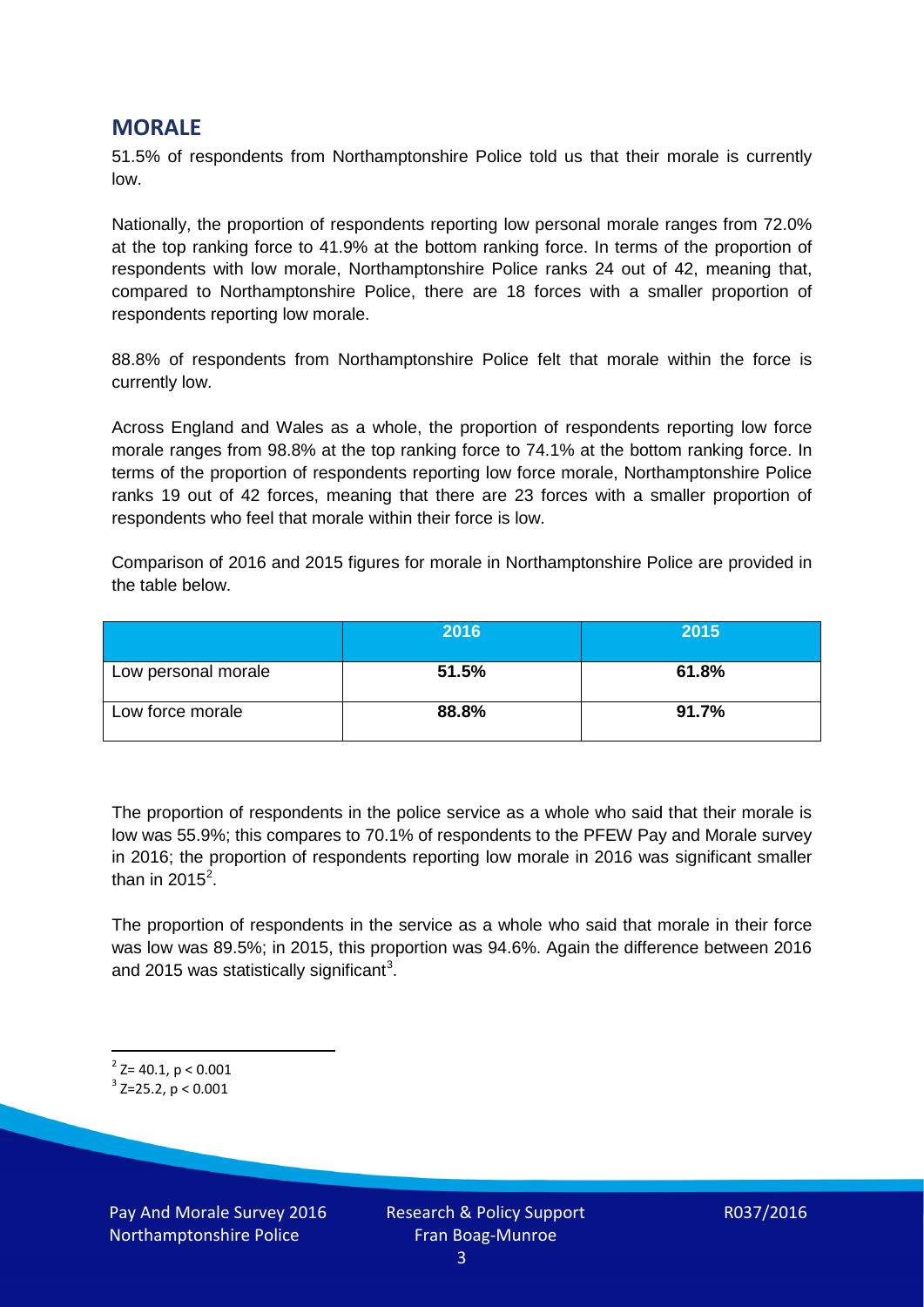*Proportion of respondents reporting low personal morale compared to national average in 2016*



#### *REASONS FOR LOW MORALE*

The survey asked respondents about the factors that had a positive or negative effect on their morale, the table below shows the proportion of respondents in Northamptonshire Police who said a particular factor has had a negative effect upon their morale compared to the national average.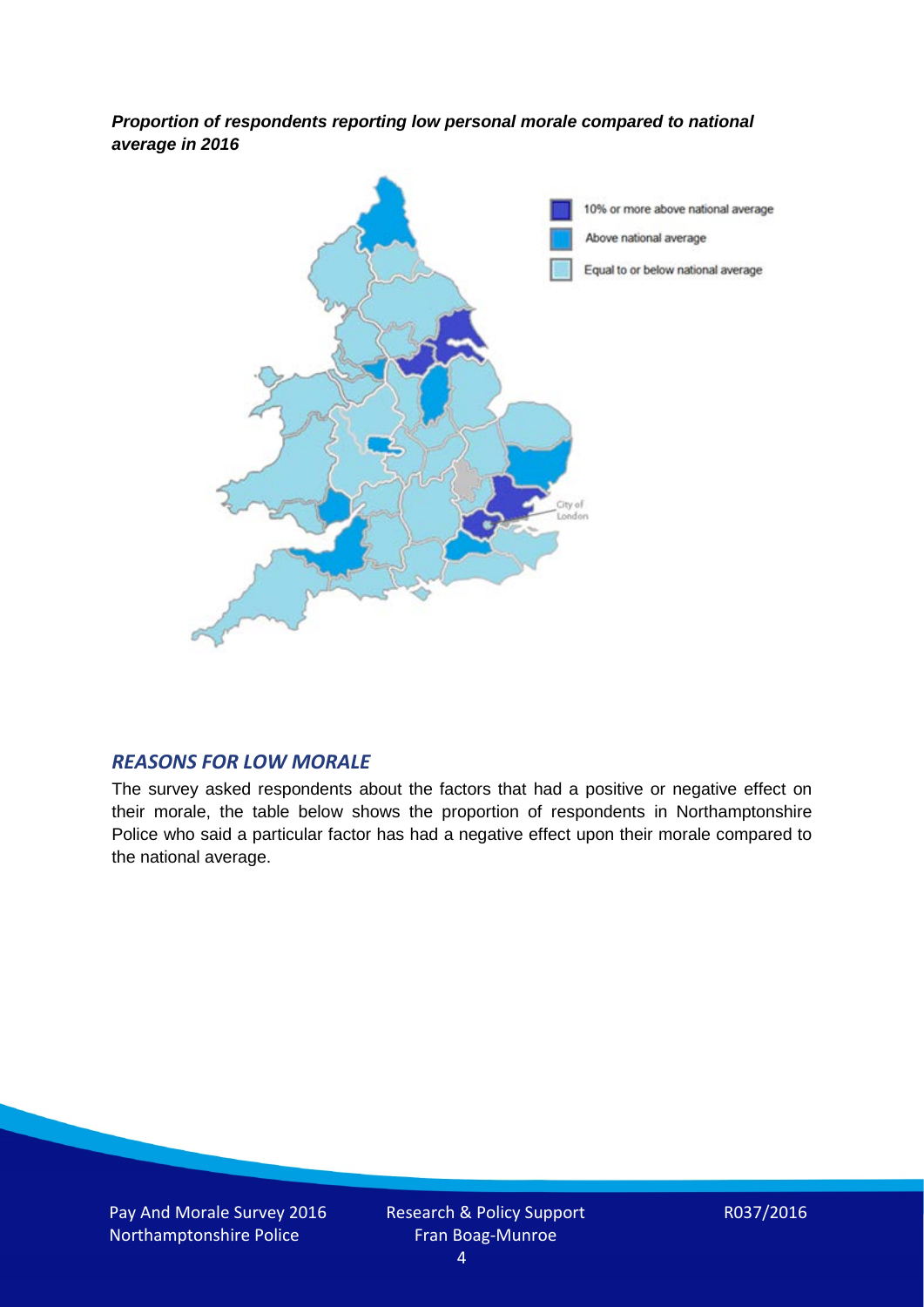| <b>Factor</b>                                  | <b>Negative effect on morale</b><br>(Northamptonshire Police) | <b>Negative effect on morale</b><br><b>(England and Wales)</b> |
|------------------------------------------------|---------------------------------------------------------------|----------------------------------------------------------------|
| Pay and benefits (including<br>pension)        | 67.3%                                                         | 70.9%                                                          |
| Day-to-day job role                            | 34.4%                                                         | 39.9%                                                          |
| Workload and responsibilities                  | 55.4%                                                         | 52.4%                                                          |
| Work-life balance                              | 58.1%                                                         | 58.2%                                                          |
| Opportunities for<br>development and promotion | 45.6%                                                         | 49.9%                                                          |
| Health and wellbeing                           | 54.6%                                                         | 54.3%                                                          |
| How the police as a whole<br>are treated       | 80.7%                                                         | 84.2%                                                          |
| Treatment by senior<br>managers                | 38.5%                                                         | 42.1%                                                          |

# **ATTITUDES TOWARDS THE POLICE**

70.0% of respondents from Northamptonshire Police said that they would not recommend joining the police to others.

Nationally, the proportion of respondents who said that they would not recommend joining the police to others ranges from 78.6% in the top ranking force to 55.4% in the bottom ranking force. Compared to the other forces in England and Wales, Northamptonshire Police ranks 19 out of 42; there are therefore 23 forces with a smaller proportion of respondents who say that they would not recommend joining the police to others.

62.6% of respondents from Northamptonshire Police said that they did not feel valued within the police.

The proportion of respondents who did not feel valued ranges from 79.2% in the top ranking force to 53.1% in the bottom ranking force. In terms of the proportion of respondents who did not feel valued within the police, Northamptonshire Police ranks 25 out of 42; there are 17 forces with a smaller proportion of respondents who did not feel valued.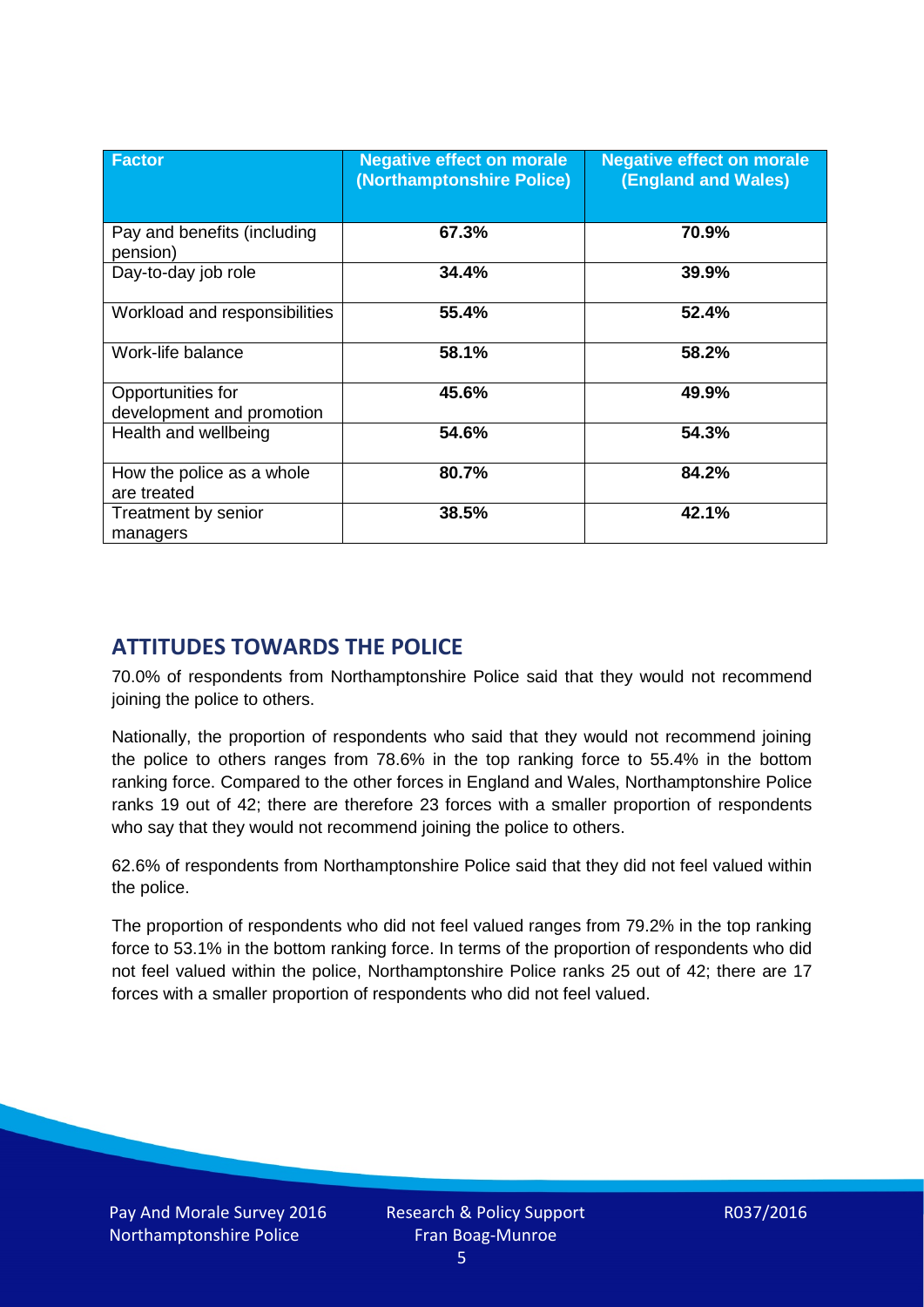|                                                           | 2016  | 2015  |
|-----------------------------------------------------------|-------|-------|
| would<br>not<br>recommend joining<br>the police to others | 70.0% | 68.4% |
| I do not feel valued<br>in the police                     | 62.6% | 67.2% |

For the service as a whole, the proportion of respondents in 2016 who said that they would not recommend joining the police to others was 69.9%. In 2015, 76.3% of respondents said that they would not recommend joining the police. The difference between 2016 and 2015 is statistically significant<sup>[4](#page-5-0)</sup>.

Across the police service as a whole, 67.3% of respondents said that they did not feel valued; compared to 74.7% of respondents in last year's survey. A significantly smaller proportion of respondents did not feel valued this year compared to 201[5](#page-5-1)<sup>5</sup>.

#### *Proportion of respondents who would not recommend the police to others compared to national average in 2016*



<span id="page-5-1"></span><span id="page-5-0"></span> $4$  Z = 19.6, p < 0.001  $5$  Z = 22.1, p < 0.001

Pay And Morale Survey 2016 Northamptonshire Police

Research & Policy Support Fran Boag-Munroe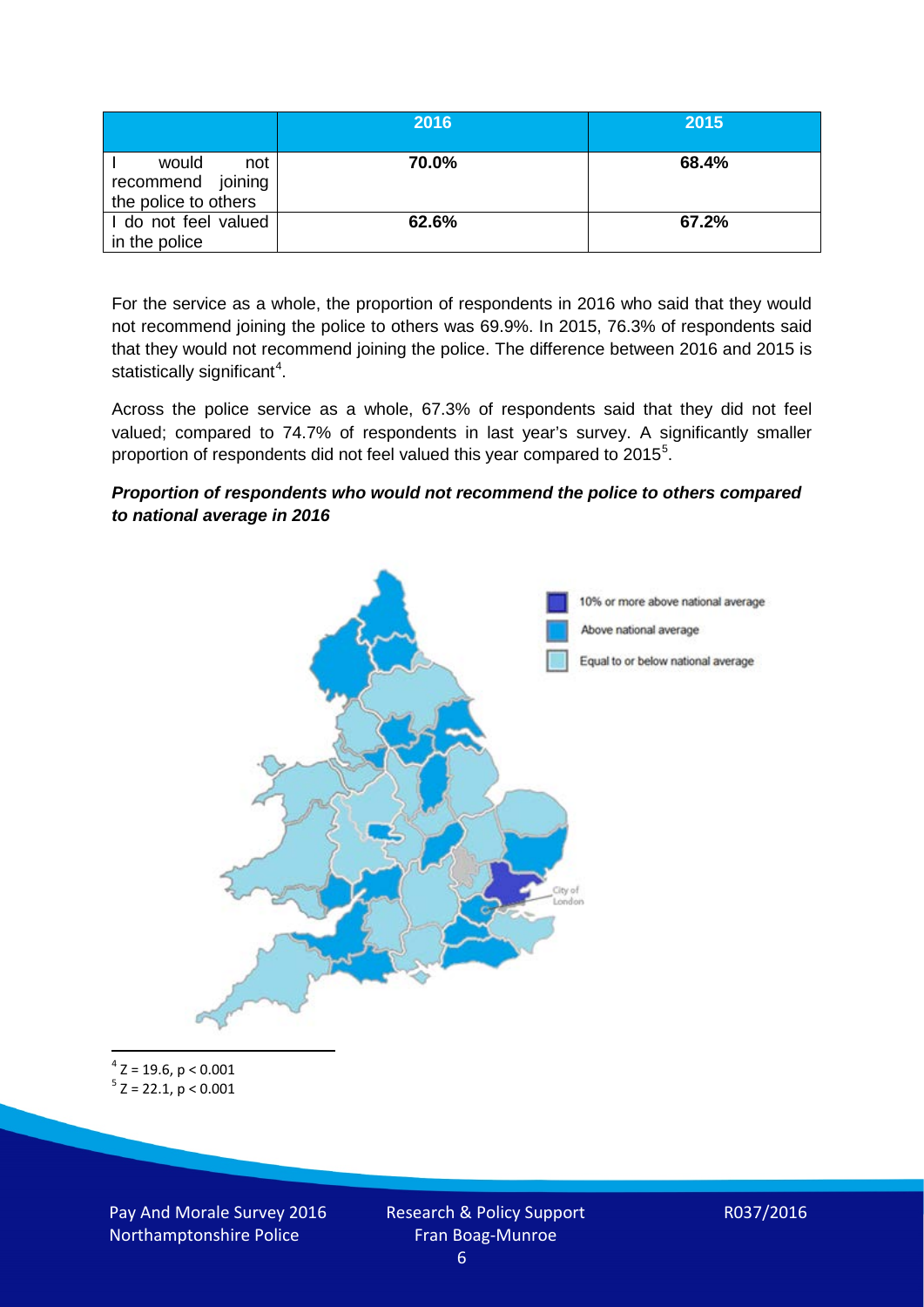## **INTENTION TO LEAVE**

11.9% of respondents from Northamptonshire Police told us that they intend to leave the police service within two years. A further 21.5% of respondents said that they currently do not know what their intentions are with regards to staying in or leaving the police.

The proportion of respondents who planned to leave the police ranged from 21.5% at the top ranking force to 4.5% at the bottom ranking force. In terms of the proportion of respondents intending to leave, Northamptonshire Police ranks 12 out of 42 forces, meaning that there are 30 forces with a smaller proportion of respondents intending to leave within two years.

Comparison of 2016 and 2015 figures for intention to leave in Northamptonshire Police are provided in the table below.

|                                                | 2016  | <b>2015</b> |
|------------------------------------------------|-------|-------------|
| Intend to leave the police<br>within two years | 11.9% | 14.9%       |

For the service as a whole, 11.8% of respondents planned to leave the police service within two years; in 2015, 15.6% of respondents said that they intended to leave within two years. A significantly smaller proportion of respondents intended to leave the police service in 2015 compared to 201[6](#page-6-0)<sup>6</sup>.

<span id="page-6-0"></span> $6$  Z = 15.2, p < 0.001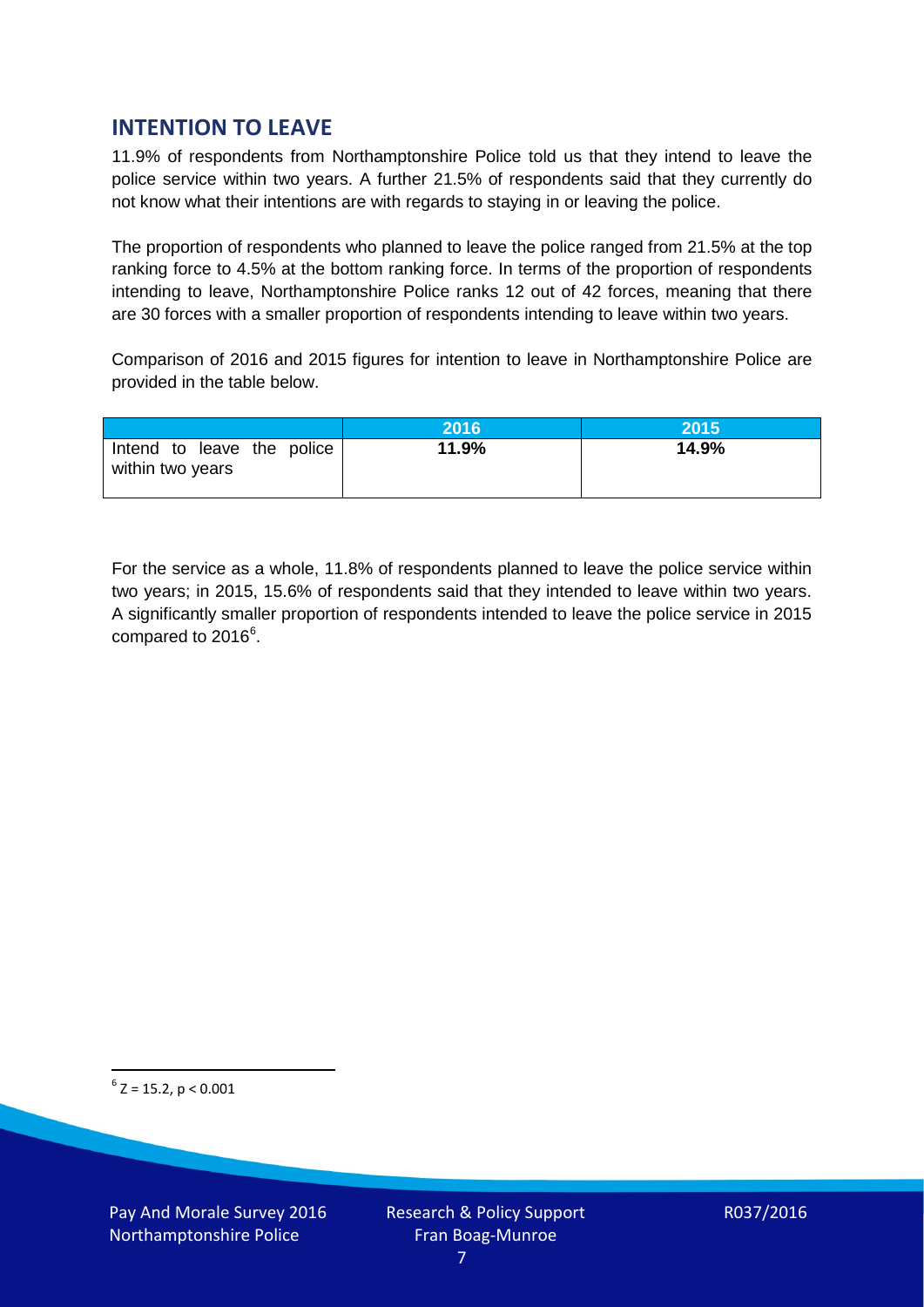*Proportion of respondents intending to leave the police within two years compared to national average in 2016*



#### *REASONS FOR INTENDING TO LEAVE THE POLICE SERVICE*

Respondents who had said they intended to leave were asked to indicate the reasons behind this intention. The table below shows the proportion of respondents in Northamptonshire Police who said that a particular factor has had a major effect on their intention to leave, compared to the national average.

Please be aware that respondents were able to choose more than one option therefore the figures provide below will not add up to 100%.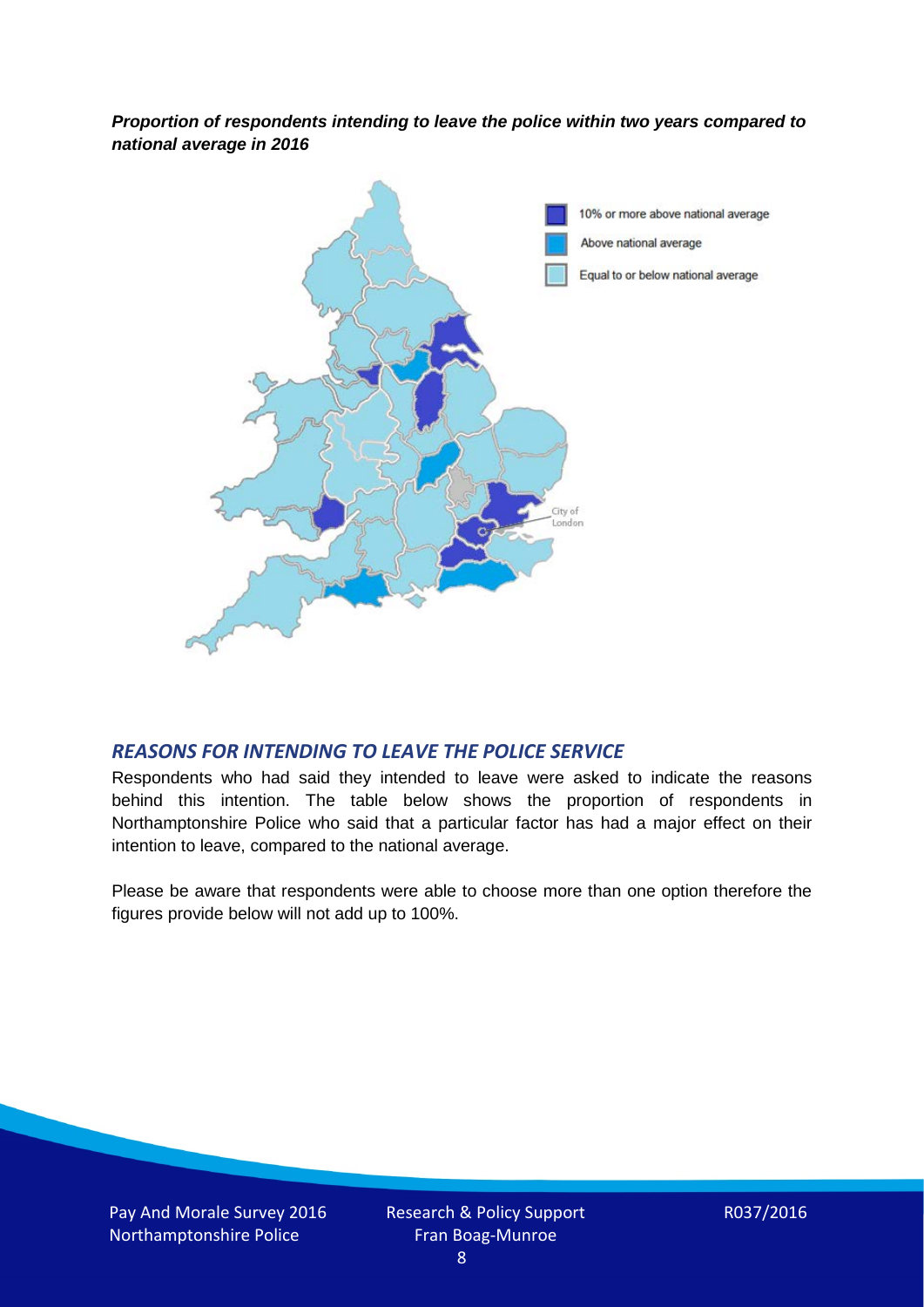| <b>Factor</b>                                          | <b>Major effect on intention to</b><br>leave (Northamptonshire<br><b>Police)</b> | <b>Major effect on intention to</b><br><b>leave (England and Wales)</b> |
|--------------------------------------------------------|----------------------------------------------------------------------------------|-------------------------------------------------------------------------|
| The impact of your job on<br>your family/personal life | 53.6%                                                                            | 57.2%                                                                   |
| Your morale                                            | 74.5%                                                                            | 81.7%                                                                   |
| Your opportunities for<br>development and promotion    | 44.6%                                                                            | 49.1%                                                                   |
| Your pay and benefits                                  | 55.4%                                                                            | 67.6%                                                                   |
| Better job opportunities<br>outside of the Police      | 55.4%                                                                            | 59.2%                                                                   |
| The impact of the job on your<br>health and wellbeing  | 60.7%                                                                            | 69.4%                                                                   |
| Dissatisfaction with your day-<br>to-day job role      | 39.3%                                                                            | 43.6%                                                                   |
| Your workload and<br>responsibilities                  | 41.1%                                                                            | 41.8%                                                                   |
| How the police was a whole<br>are treated              | 67.9%                                                                            | 77.6%                                                                   |
| Your treatment by senior<br>managers                   | 46.4%                                                                            | 43.7%                                                                   |

## **PAY AND BENEFITS**

73.8% of respondents from Northamptonshire Police told us that they do not feel that they are paid fairly for the responsibilities they have within their job.

Across England and Wales, the proportion of respondents who feel that they are not paid fairly for their responsibilities ranges from 80.8% at the top ranking force to 63.0% at the bottom ranking force. Northamptonshire Police ranks 18 out of 42 forces; there are 24 forces with a smaller proportion of respondents who say that they are not fairly paid for the responsibilities within their job.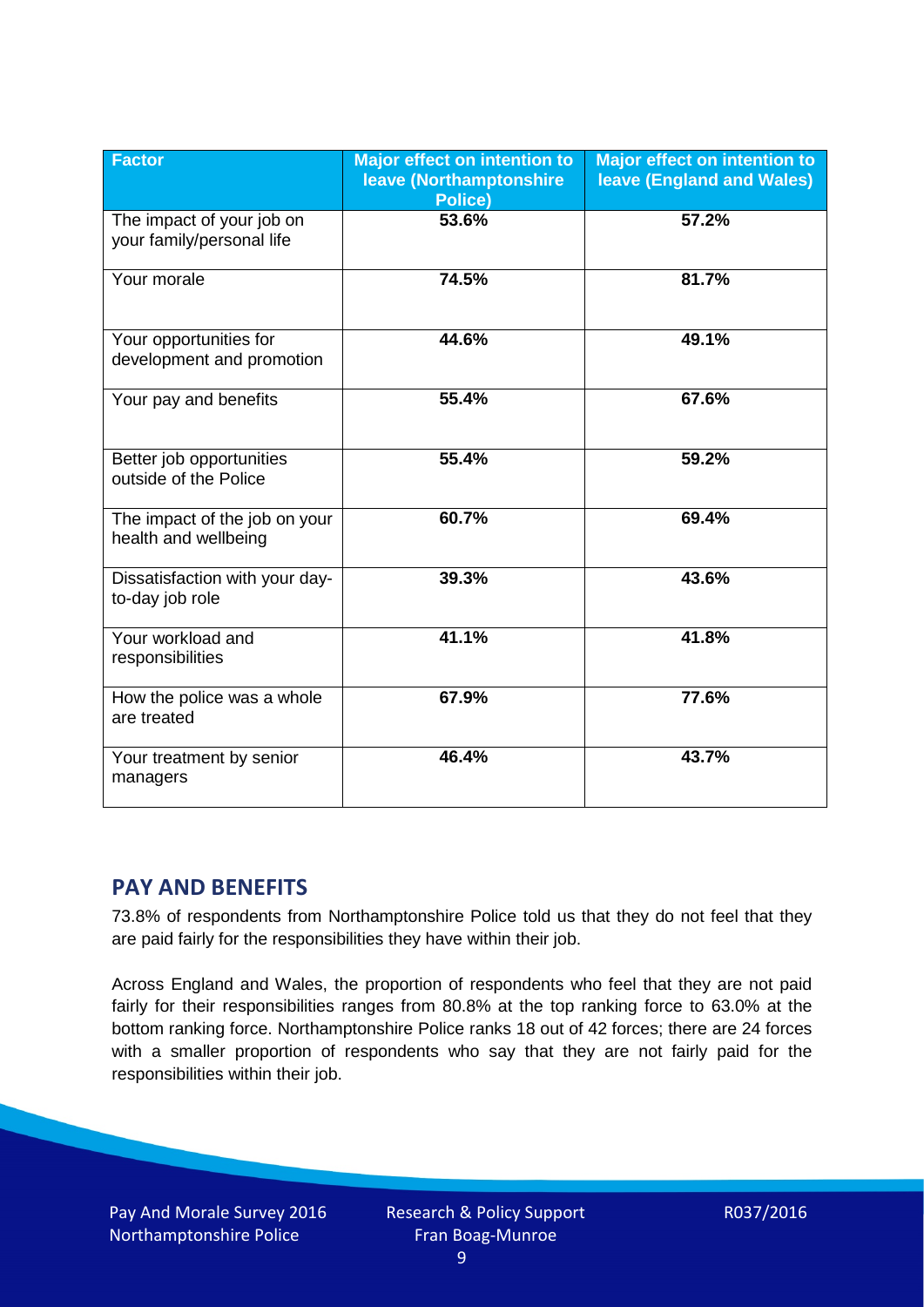67.5% of respondents from Northamptonshire Police said that they are dissatisfied with their overall remuneration (including basic pay and allowances) and 62.1% said that they are dissatisfied with their pensions.

Nationally, The proportion of respondents who are dissatisfied with their overall remuneration ranges from 74.2% at the top ranking force to 50.9% at the bottom ranking force. In terms of respondents reporting dissatisfaction with their remuneration, Northamptonshire Police ranks 10 out of 42 forces, meaning that there are 32 forces with a smaller proportion of respondents who are dissatisfied with their remuneration.

Pension dissatisfaction ranges from 71.5% at the top ranking force to 55.5% at the bottom ranking force. Northamptonshire Police ranks 31 out of 42 forces for this indicator; therefore there are 11 forces with a smaller proportion of respondents who are dissatisfied with their pension.

|                                                                         | 2016  | 2015  |
|-------------------------------------------------------------------------|-------|-------|
| Do not feel fairly paid for the<br>responsibilities within their<br>job | 73.8% | 71.5% |
| Dissatisfied with total<br>remuneration                                 | 67.5% | 64.4% |
| Dissatisfied with pension                                               | 62.1% | 64.3% |

Nationally, 74.4% of respondents said that they were not paid fairly for the responsibilities they have within their job; this proportion was 70.3% in 2015. A significantly larger proportion of respondents said that they were not paid fairly for their responsibilities this year compared to last year<sup>[7](#page-9-0)</sup>.

The proportion of respondents across the police service as a whole who were dissatisfied with their remuneration was 66.7%; this compares to 62.7% in 2015. The difference between

<span id="page-9-0"></span> $7$  Z=12.5, p < 0.001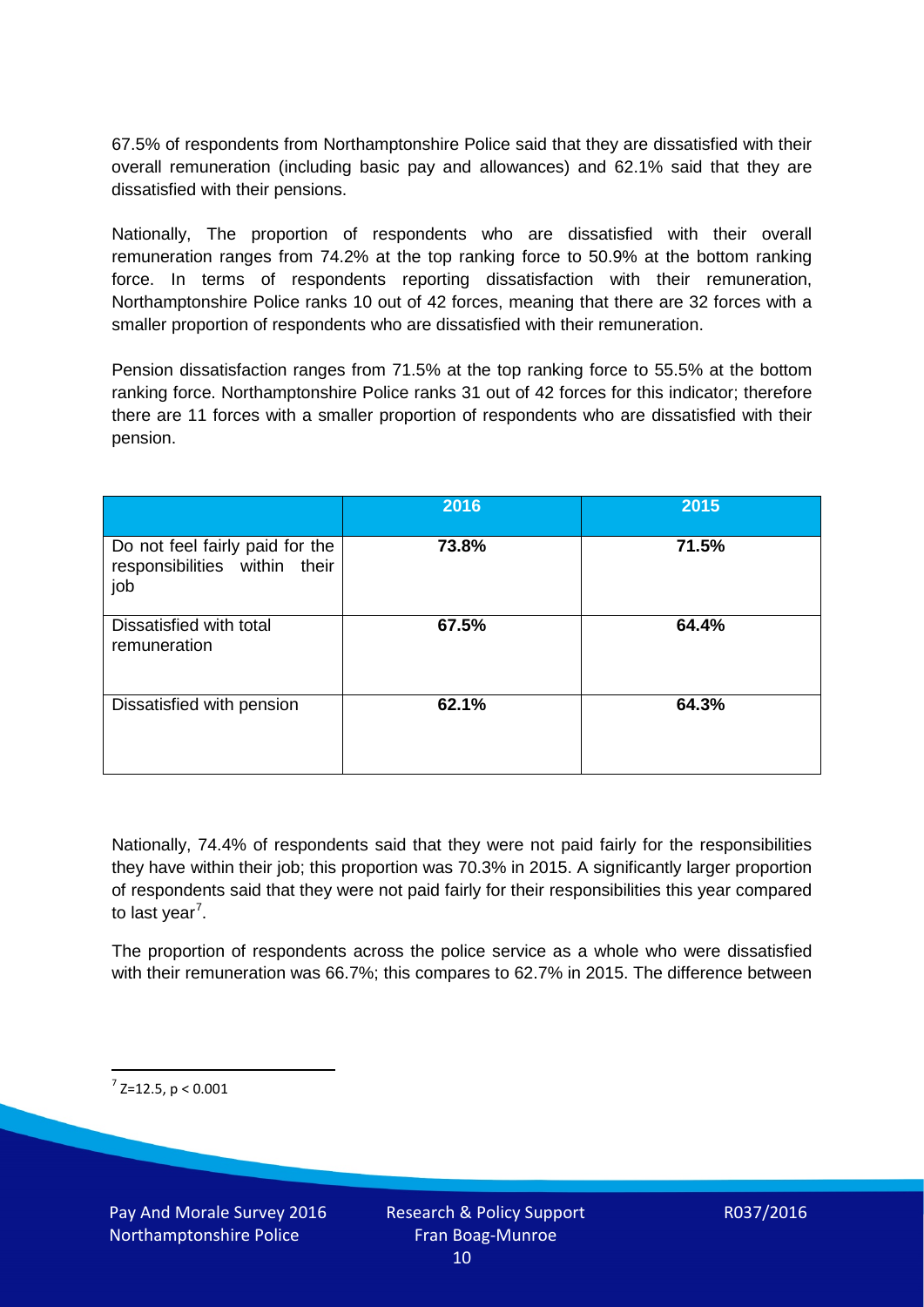the proportion of respondents who were dissatisfied with their overall remuneration in 2016 and 2015 was statistically significant<sup>[8](#page-10-0)</sup>.

Across England and Wales, the proportion of respondents who were dissatisfied with their pension in 2016 was 66.6%; this proportion was 68.9% in 2015. A significantly smaller proportion of respondents were dissatisfied with their pension this year compared to last year<sup>[9](#page-10-1)</sup>.

#### *Proportion of respondents who do not feel fairly paid for the responsibilities within their job compared to national average in 2016*



<span id="page-10-1"></span><span id="page-10-0"></span> $8$  Z = 11.4, p < 0.001  $^{9}$  Z = 6.7 p < 0.001

Pay And Morale Survey 2016 Northamptonshire Police

Research & Policy Support Fran Boag-Munroe 11

R037/2016